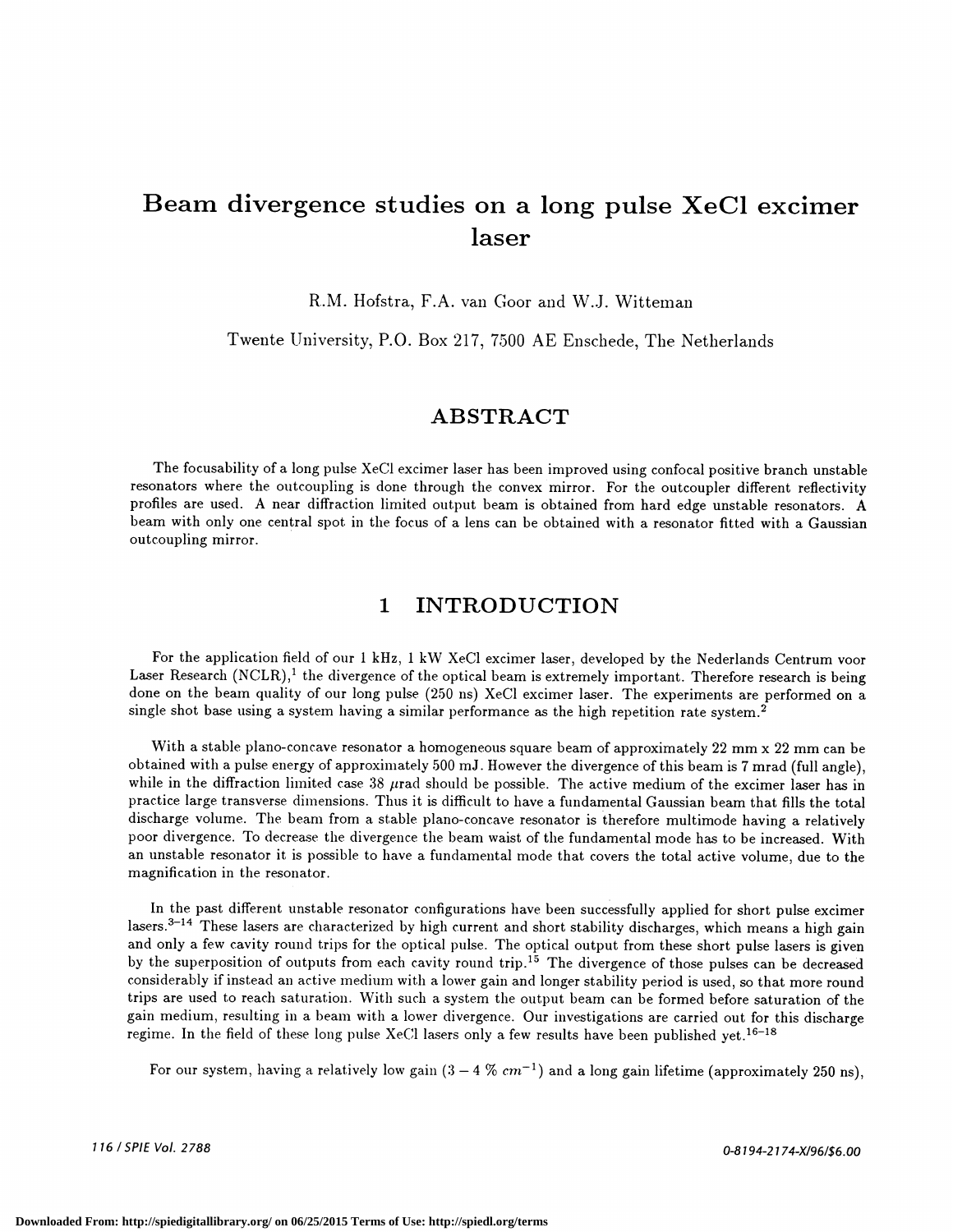

Figure 1: Near field beam profile (left) and focus profile (right) of the beam from a hard edge unstable resonator  $(M=2.375)$  with a central HR spot of 8 mm diameter focussed by a 10 m radius concave mirror

a positive branch confocal unstable resonator is found to be an excellent choice. The negative branch unstable resonators have an intracavity focus which might lead to problems with optical breakdown. The outcoupling from the positive branch unstable resonator is done at the convex mirror to get a collimated output beam. The present article deals with experimental studies of various resonator configurations for a low gain, long optical pulse system.

# 2 HARD EDGE UNSTABLE RESONATORS

Hard edge unstable resonators are resonators where the outcoupling mirror has a step in the reflectance profile. These mirrors can be made by putting a mask over the substrate while depositing the dielectric layers on the substrate in a chemical vapour deposition process.

### 2.1 High reflectance hard edge unstable resonators

If the central spot on the outcoupling mirror has a high reflectance (HR) the outcoupled near field is ringshaped with practically no energy in the center of the beam. Figure 1 shows the near field beam profile, measured with a gated CCD camera and a scintillator, for a resonator with a magnification  $m$  of 2.375 (the resonator feedback is approximately 18 %, which is near the minimum for our system to obtain saturation) and a central HR spot of 8 mm diameter. The diffraction pattern at the beam edge is caused by the reflection at the substrate outside the central reflecting area which does not contain an antireflection coating.

The far field of this beam is also shown in figure 1. This measurement has been performed by focussing the beam with a mirror of 10 m radius on a scintillator and using a fast gated CCD camera equipped with a microscope objective to obtain the image. The far field shows the ring structure as expected from the diffraction of a cylindrical beam. The focussed intensity profile is shown in fig. 2. For comparison we plotted also the diffraction limited far field pattern of a homogeneous cylindrical beam with an inner diameter of 8 mm and an outer diameter of 20 mm. It is seen that there is a good correspondence between the measured profile and the calculated profile based on diffraction only. Thus our beam is near the diffraction limit.

The  $M^2$  parameter<sup>19,20</sup> of the beam from this resonator can be determined from the measurement of the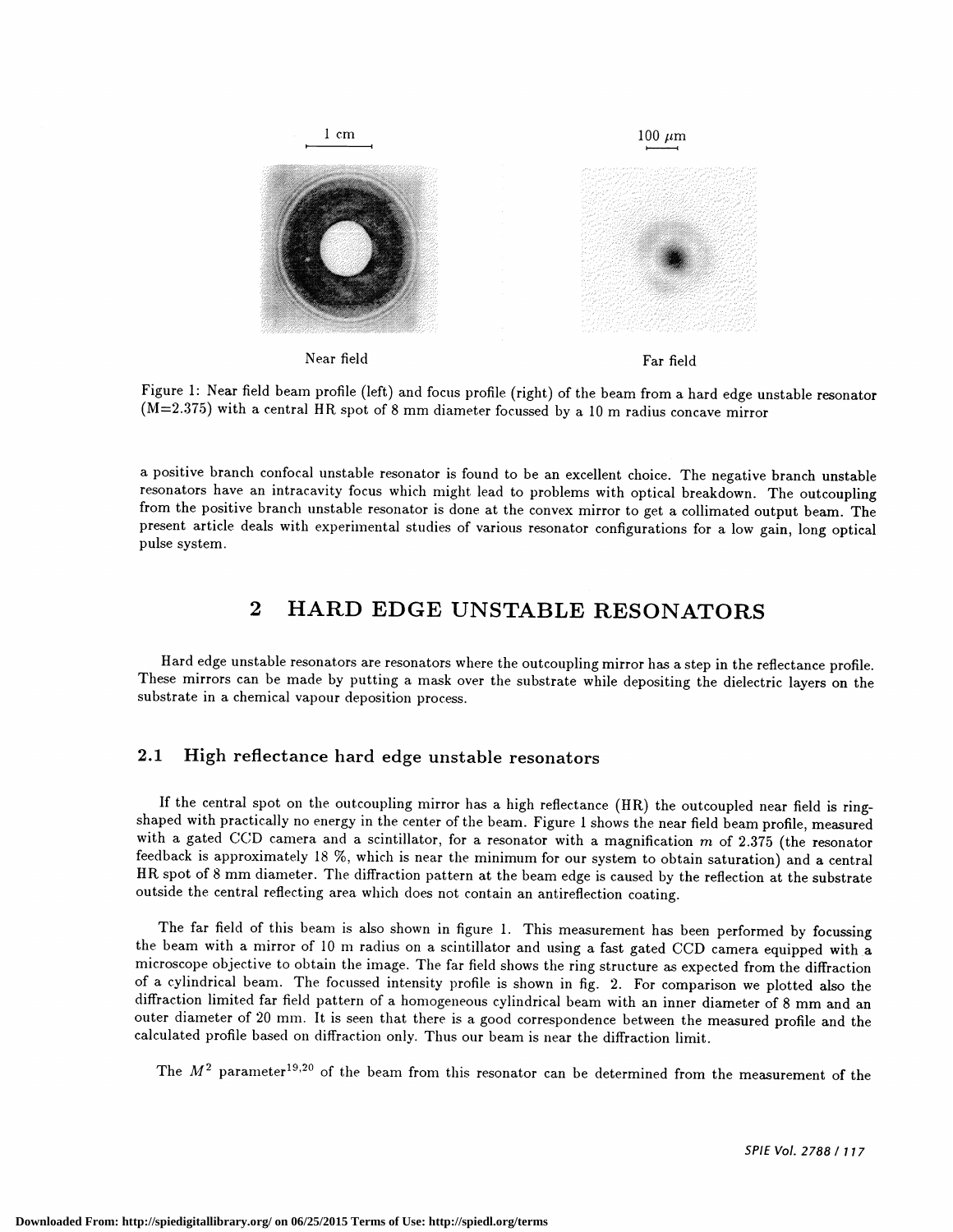

Figure 2: Comparison between far field profiles from theory and experiments



Figure 3: Determination of  $M^2$  parameter of the beam from the beamwidth at different positions

beamwidth at several positions around the focus.

$$
W^{2}(z) = W_{0}^{2} + M^{4} \left(\frac{\lambda}{\pi W_{0}}\right)^{2} (z - z_{0})^{2}
$$
 (1)

where  $W(z)$  is the beamwidth at position z,  $W_0$  is the beamwidth at the focus,  $\lambda$  is the wavelength, z the position and  $z_0$  the position of the focus. The beamwidth is defined as the radius which contains approximately 90 % of the energy. The result is shown in figure 3. It is found that  $M^2$  for this beam is 3.8. From calculations it is found that the expected value for  $M^2$  is 3.9, so there is again a good correspondence between theory and experiment.

The  $M^2$  parameter characterizes the optical quality and can be considered as a comparison with the perfect gaussian beam. In the case of a gaussian beam  $M^2$  is 1. When we reduce the side lobe energy the  $M^2$  value decreases. Calculations predict that the side lobe energy can be reduced by lowering the reflectance of the central spot on the outcoupling mirror.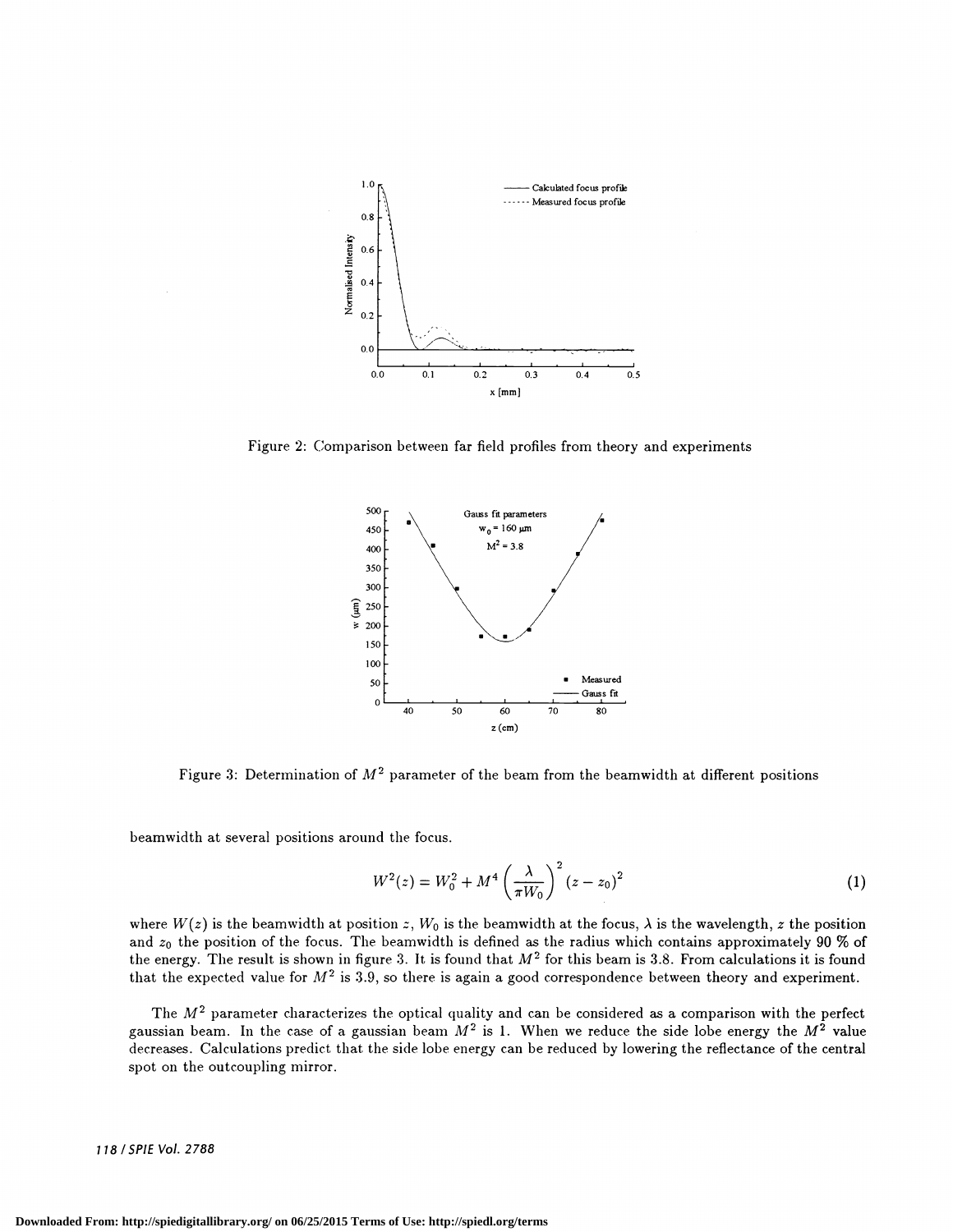#### 2.2 Partial reflecting hard edge unstable resonators

Table 1 shows the characteristics of different resonators used in the experiments. The magnification  $m$  is determined by the radii of curvature of the mirrors

$$
m = -\frac{R_1}{R_2} \tag{2}
$$

where  $R_1$  is the radius of curvature of the concave rear mirror and  $R_2$  the radius of curvature of the convex outcoupling mirror. R in table 1 is the reflectivity and  $D<sub>r</sub>$  the diameter of the reflecting area. The geometrical feedback is determined by the magnification  $m$  and the reflectivity of the central area  $R$  and is independent of the size of the reflecting area.

$$
\text{Feedback} = R \frac{1}{m^2} \tag{3}
$$

The pulse energy is the energy in the ring of the beam. If we block the diffraction pattern at the beam edge with a diaphragm the energy loss is about 1/6 of the total energy. The beam was focussed with a mirror having a radius of curvature of 10 m. The size of the spot in the focus given in table 1 is the radius of the first minimum.

The position of the focus field, i.e. the point of the highest intensity, shows some small shot-to-shot variations. The origin of these variation is expected to lie in the start-up of the optical pulse. The optical field in the resonator builds up from the noise. If there are enough round trips in the resonator between the start of the gain and its saturation the intracavity field will only consist of resonator eigenmodes. Calculations have shown that if the gain medium saturates before the moment is reached at which only resonator eigenmodes exist, the field depends on the starting field. This can lead to a small variation of the optical axis of the output beam which results in small variations of the position of the focus. Pointing-x is the angle variation of the optical axis transverse to the electrodes. Similarly is pointing-y defined for the optical axis variation parallel to the electrodes.

Figure 4 shows the intensity profiles of the foci for the three resonators mentioned in table 1 . These resonators are identical (same radii of curvature for both mirrors and same resonator length) except for the reflectivity of the central spot (100, 72 and 45 %). It is seen that lowering the central reflectivity of the spot on the convex mirror from 100 % to 72 % an improvement of the profile occurs: the energy is the side lobe is lowered. At 45 % reflectivity the side lobe energy increases to a level above the 100 % reflection case. This is probably caused by the outcoupler: due to the coating used to obtain the reflectivity profile there will exist a phase difference between the central transmitted part and the edge of the beam. This results in more energy in the side lobe. The phase difference introduced by the coating can be reduced by using phase unifying mirrors.<sup>21,22</sup> This will be discussed in paragraph 2.3

We observed that, in spite of what we expected, the  $M<sup>2</sup>$  parameter is not reduced by the lower side lobe energy but has increased. The reduction of the side lobe energy leads to a focus that is slightly larger, so the beamwidth used for the determination of  $M^2$  is also slightly larger resulting in a higher value for  $M^2$ .

| m       | R   | D, | Feedback | , Energy | Spot size | $M^2$ | Pointing x                | Pointing y  |
|---------|-----|----|----------|----------|-----------|-------|---------------------------|-------------|
|         | [%] | mm | [%]      | [mJ]     | $ \mu m $ | I —   | $\lfloor \mu rad \rfloor$ | $[\mu rad]$ |
| 2.4     | 100 |    | 17.7     | 255      | 79        | 3.8   |                           | -           |
| $2.4\,$ | 72  |    | 12.5     | 226      | 92        | 4.D   |                           |             |
| 2.4     | 45  |    | 7.8      | 226      | ,,,       |       |                           |             |

Table 1: Characteristics of and results obtained with different unstable resonator configurations with the same magnification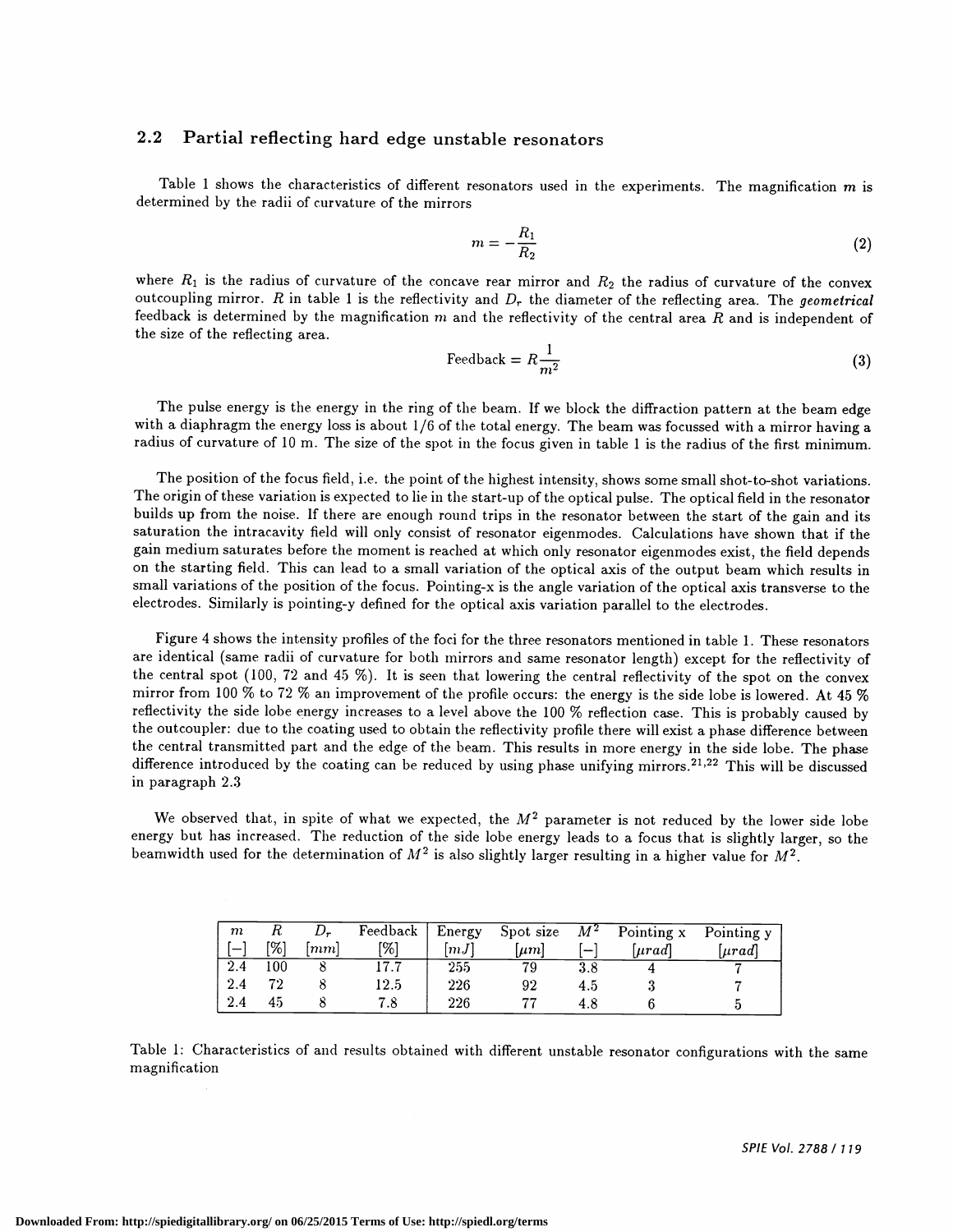

Figure 4: Focus profiles from resonators with different central reflectances (100, 72 and 45 %). The magnification  $m = 2.4$  for all resonators

The pointing stability is found to be approximately equal for all three resonators. Apparently the pointing stability is not influenced by the reflectivity of the central area.

When the reflection of the central part is lowered the geometrical feedback, which is given by eq. (3), is also lowered. From experiments with stable plano-concave resonators it is found that for a feedback below approximately 15 % the laser output drops dramatically. So to keep the feedback high enough the magnification has to be decreased.

Figure 5 shows the focus profiles obtained with unstable resonators with different central reflectances, but with a magnification chosen such that the geometrical feedback is approximately the same. This is done by using different radii of curvature for the mirrors. The characteristics of these resonators can be found in table 2. A smooth focus profile with practically no side lobes is obtained for the resonator with an outcoupler of 72 % reflectivity. Again the resonator fitted with an outcoupler having a central reflectivity of 45 % leads to more side lobe energy than the resonator with a 100 % reflecting area.

It is found that the pointing stability decreases with decreasing magnification. This can be expected as the number of round trips that should take place before the saturation of the gain medium increases with decreasing magnification. We observed that for the three configurations indicated in table 2 the gain medium saturates approximately the same moment due to the equal feedback for all three resonators. The output beam shows

| $\,m$                    |     | $D_r$          | $\sqrt{\text{Fe}}$ edback   Energy |      | Spot size   | $M^2$   | Pointing x | Pointing y |
|--------------------------|-----|----------------|------------------------------------|------|-------------|---------|------------|------------|
| $\overline{\phantom{0}}$ | [%] | m <sub>m</sub> | [%]                                | [mJ] | $  \mu m  $ | i —     | urad       | urad       |
| 2.4                      | 100 |                | 17.7                               | 255  | 79          | $3.8\,$ |            |            |
| 2.0                      | 79  |                | 17.5                               | 252  | 105         |         |            |            |
| 1.6                      | 45  | ۱۰)            | 17.5                               | 245  | 84          |         |            |            |

Table 2: Characteristics of and results obtained with different unstable resonator configurations with the same geometrical feedback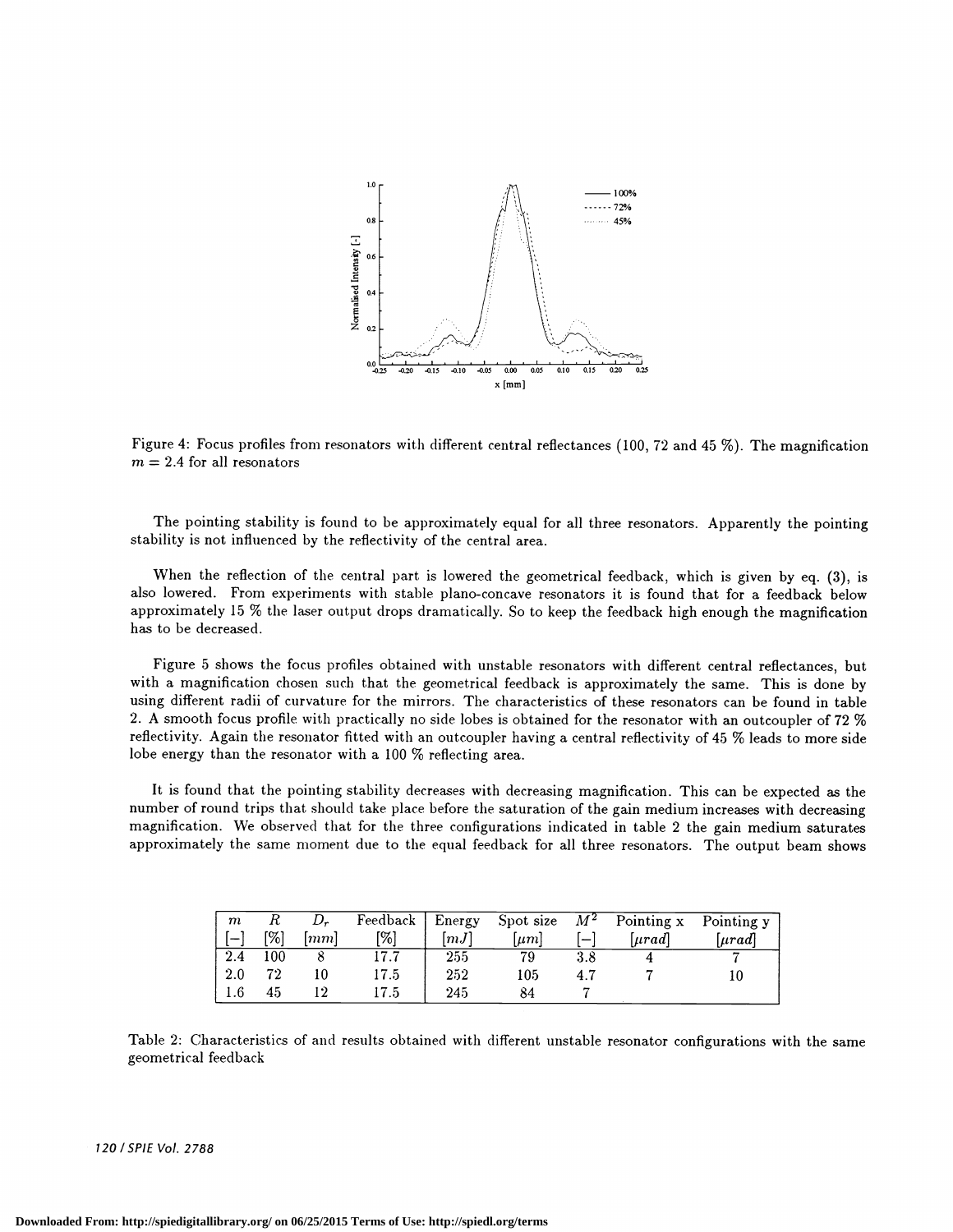

Figure 5: Focus profiles from resonators with different central refiectances but with approximately the same feedback (17.5 %)

more shot-to-shot variation resulting in a lower pointing stability. The larger number of round trips needed in low magnification resonators can be explained from the lower mode discrimination of the transverse resonator modes. The mode competition is stronger due to this lower mode discrimination, so it takes more round trips for the lowest loss mode to build up from the noise and dominate the other modes.

#### 2.3 Phase unifying unstable resonators

The transmission phase difference between the central spot and the rest of the mirror can be decreased by using so-called phase unifying mirrors.<sup>21,22</sup> Experiments were performed with a resonator with a magnification of  $m = 1.6$  having a phase unifying mirror with a central reflectance of 45 %. Figure 6 shows typical results. The phase unifying mirror gives a smaller focus than the non phase unifying mirror. However its focus profile and its pointing position are not very stable.

During the start-up of the system several modes try to oscillate. Due to different losses the respective modes have strong competition. In general the mode with the lowest losses will reach the highest intensity and will suppress the weaker modes. For the survival of this strongest mode with the lowest losses several oscillations between the mirrors have to take place before saturation of the gain medium. It turns out that in the case of a low magnification system there are relatively lower losses for the higher order modes so that the competition process becomes slower and it takes more oscillations for the lowest loss mode to dominate. If the gain medium saturates before the end of the mode competition, as in pulsed systems like ours, the output beam still contains higher order modes. This means that the far field has a larger spot size and a more unstable pointing position.

The output energy from the resonator fitted with the phase unifying mirror is higher (350 mJ) than with the non phase unifying resonator. The diffraction patterns at the beam edge of the near field have now a lower energy (< 25 mJ). Figure 7 shows the near field profiles of the phase unifying and non phase unifying resonators. It is clearly seen that less diffraction effects occur with the phase unifying resonator. This can be explained by the somewhat smoother nature of the edge of the reflecting central area on the outcoupler. This has to do with the in-house fabrication process of the mirror. The distance between the mask and the substrate (few mm) in the chemical vapour deposition process causes a small shadow effect of the mask on the substrate, which results in a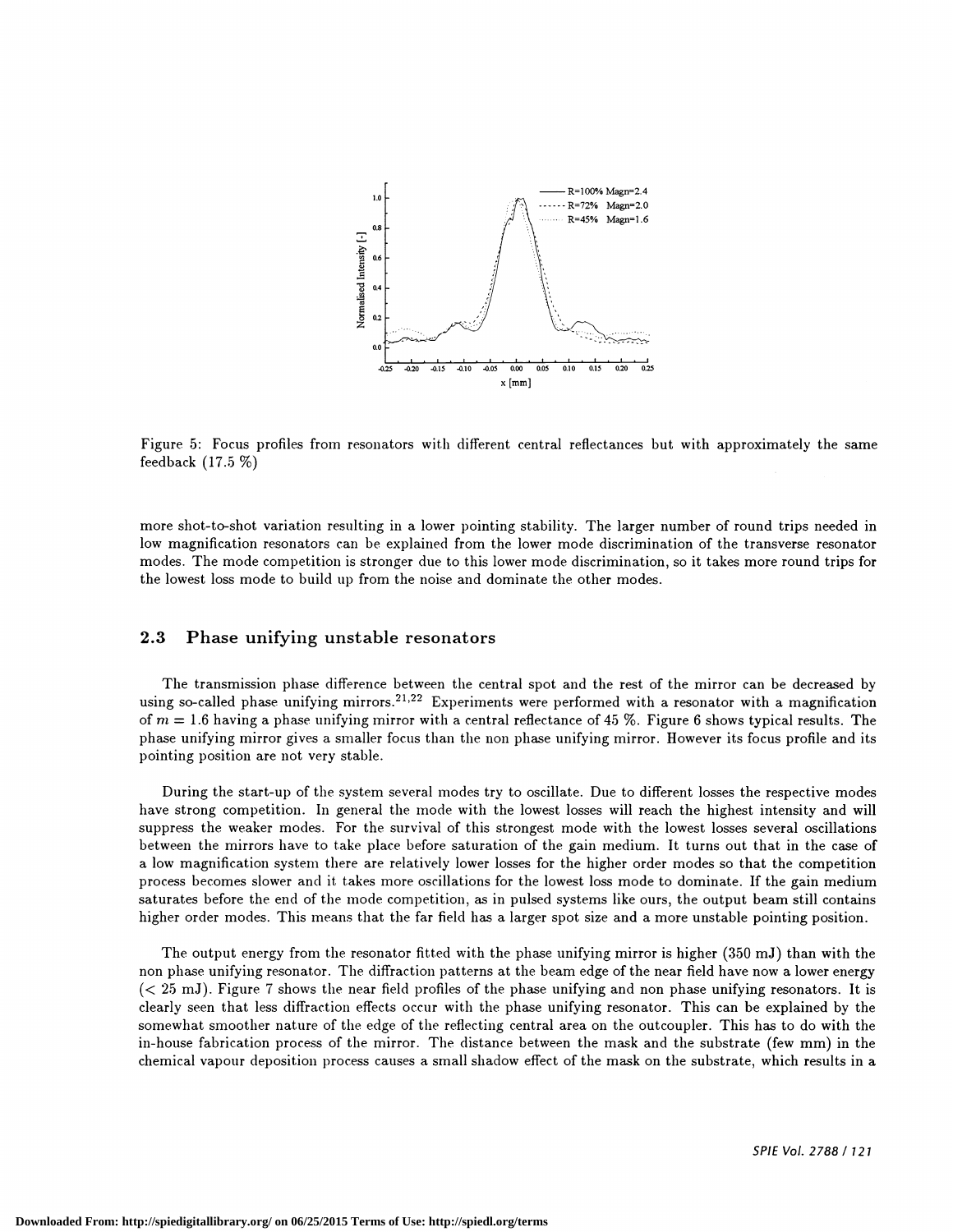

Figure 6: Comparison of focus profiles from a hard edge resonator with magnification of 1.6 and a central spot reflectance of 45 % fitted with a standard mirror and fitted with a phase unifying mirror





Figure 7: Near field profiles of the non phase unifying unstable resonator (left) and the phase unifying resonator (right)

smooth edge of the reflecting area.

# 3 SOFT EDGE UNSTABLE RESONATORS

With a hard edge outcoupling mirror one will always get a side lobe in the focus due to the diffraction at the hard edge. This extra ring, which results in loss of useful energy in the focus as only the energy in the central lobe will be used when using the focussed beam in applications, can be eliminated by using an outcoupling mirror with a smooth reflectivity change: a so-called soft edge outcoupling mirror. The most common soft edge mirror is a mirror with a gaussian reflectivity profile. A resonator fitted with a mirror with a gaussian reflectivity profile will have Laguerre-gaussian modes, which can be analysed using the complex ABCD method. The intensity profile just before the outcoupling mirror has a gaussian shape with a width  $w$  that can be approximated by<sup>23</sup>

$$
w^2 \approx (m^2 - 1)w_R^2 \tag{4}
$$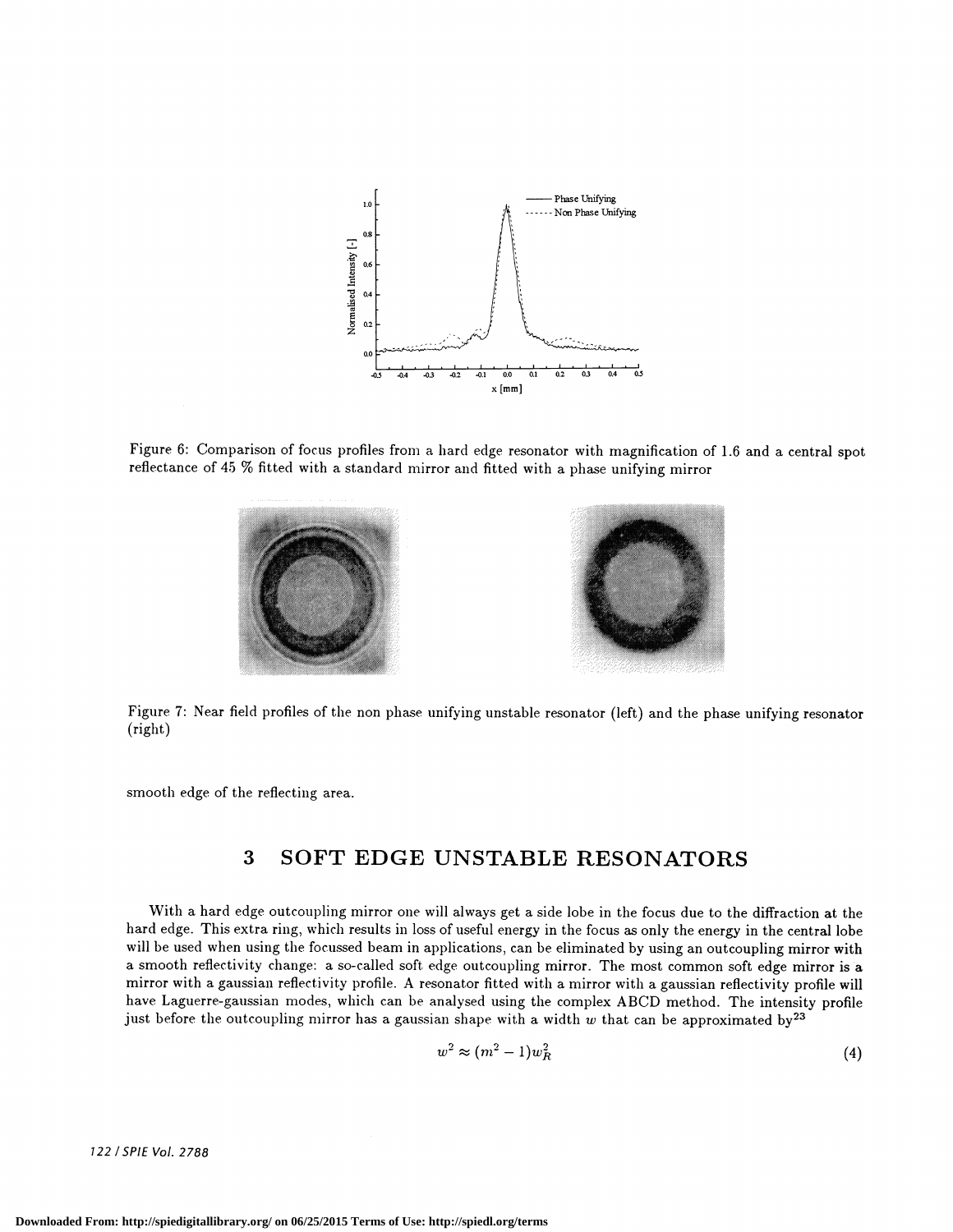

Figure 8: Measured near field profile of the output beam from a resonator fitted with a gaussian outcoupling mirror

where m is the magnification of the resonator (eq. (2)) and  $w_R$  the width of the gaussian reflectivity profile. The profile of the outcoupled beam is the multiplication of the radially increasing transmission of the mirror and the radially decreasing gaussian beam profile

$$
I_{out}(r) = I_0 \left[ 1 - R_0 e^{-2r^2/w_R^2} \right] e^{-2r^2/w^2}
$$
 (5)

where  $I(r)$  is the radius dependent intensity,  $I_0$  the central intensity of the intracavity field,  $R_0$  the central reflectivity and  $w_R$  and  $w$  the width of the reflection profile and the intracavity field respectively.

The average reflectivity of the gaussian mirror is determined by the central reflectivity  $R_0$  and the resonator magnification  $m$ 

$$
\bar{R} = \frac{R_0}{m^2} \tag{6}
$$

The output beam will show the smoothest and most uniform profile if the central reflectivity satisfies the maximally flat condition<sup>23</sup>

$$
R_0 = \frac{1}{m^2} \tag{7}
$$

From the experiments with hard edge unstable resonator as described before it is found that the magnification  $m$  should be at least 2 to be sure that the lowest loss mode dominates over the higher order modes. If we want to satisfy the maximally flat condition (7) the central reflectivity should be 25 %. However then the average reflectivity becomes rather low (appr. 6 %) so it was decided to take a larger central reflectivity (45 %) so that the feedback would be appr. 11 %. There will be a central dip in the near field profile now, but calculations predict that this will not affect the focus profile dramatically.

The gaussian reflectivity profile of the outcoupling mirror can be produced by varying the thickness of one layer in the dielectric coating.24

Figure 8 shows the near field profile of an unstable resonator having a magnification  $m = 2$ , fitted with a gaussian outcoupling mirror having a central reflectance of 45 % and a width  $w_R = 12.6$  mm. The central dip caused by the outcoupling mirror is clearly seen. Figure 9 shows the beam profile in the focus of a 10 m concave mirror. For comparison also the focus profile from the hard edge resonator with full central reflector from table 1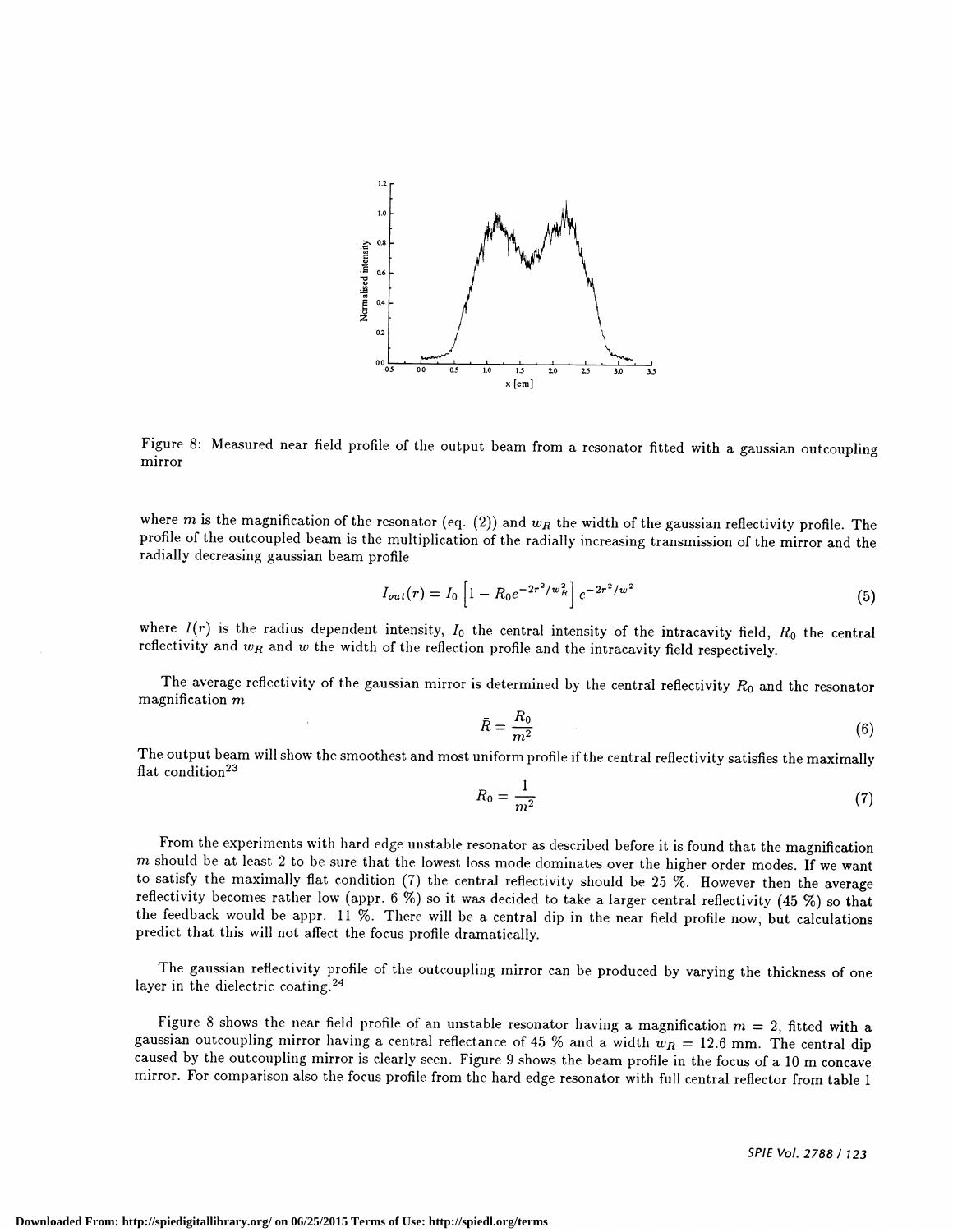

Figure 9: Focus profile of the output beam from a gaussian resonator and a hard edge resonator

is plotted. It is seen that there is now only one spot with all the energy and as the pulse energy is equivalent the energy density is higher. However the width of this spot is somewhat larger, thus leading to an  $M^2$ -parameter that is unexpectedly high:  $M^2 = 5$ .

The pointing stability of the beam from the gaussian resonator is comparable to the pointing stability of the hard edge resonator with the same magnification: pointing-x = 8  $\mu$ rad and pointing-y = 10  $\mu$ rad for the gaussian resonator (compare with data in table 2 for the hard edge resonators).

# 4 CONCLUSIONS

For the different hard edge unstable resonators used in our experiments it is found that the results are in good agreement with theory. The best results with hard edge resonators with respect to the focus profile and the output energy are obtained with the phase unifying mirror. However due to the fact that the magnification was too low the far field intensity profile and pointing position are less stable. From the measurement of the output energy of the different hard edge resonators it was seen that a geometrical feedback of 7.8 % is still enough to get a good output beam, although from the stable resonator measurementsit was found that the feedback should be larger than 15 %.

With the gaussian resonator the beam profile in the focus shows only one spot with all the energy. The pointing stability of the gaussian resonator is found to be comparable to the hard edge resonator with the same magnification so the pointing stability does not seem to depend on the reflectivity profile of the outcoupling mirror.

The pointing stability seems to depend mainly on the magnification of the resonator. Neither the central reflectivity nor the reflectivity profile seems to influence the pointing stability.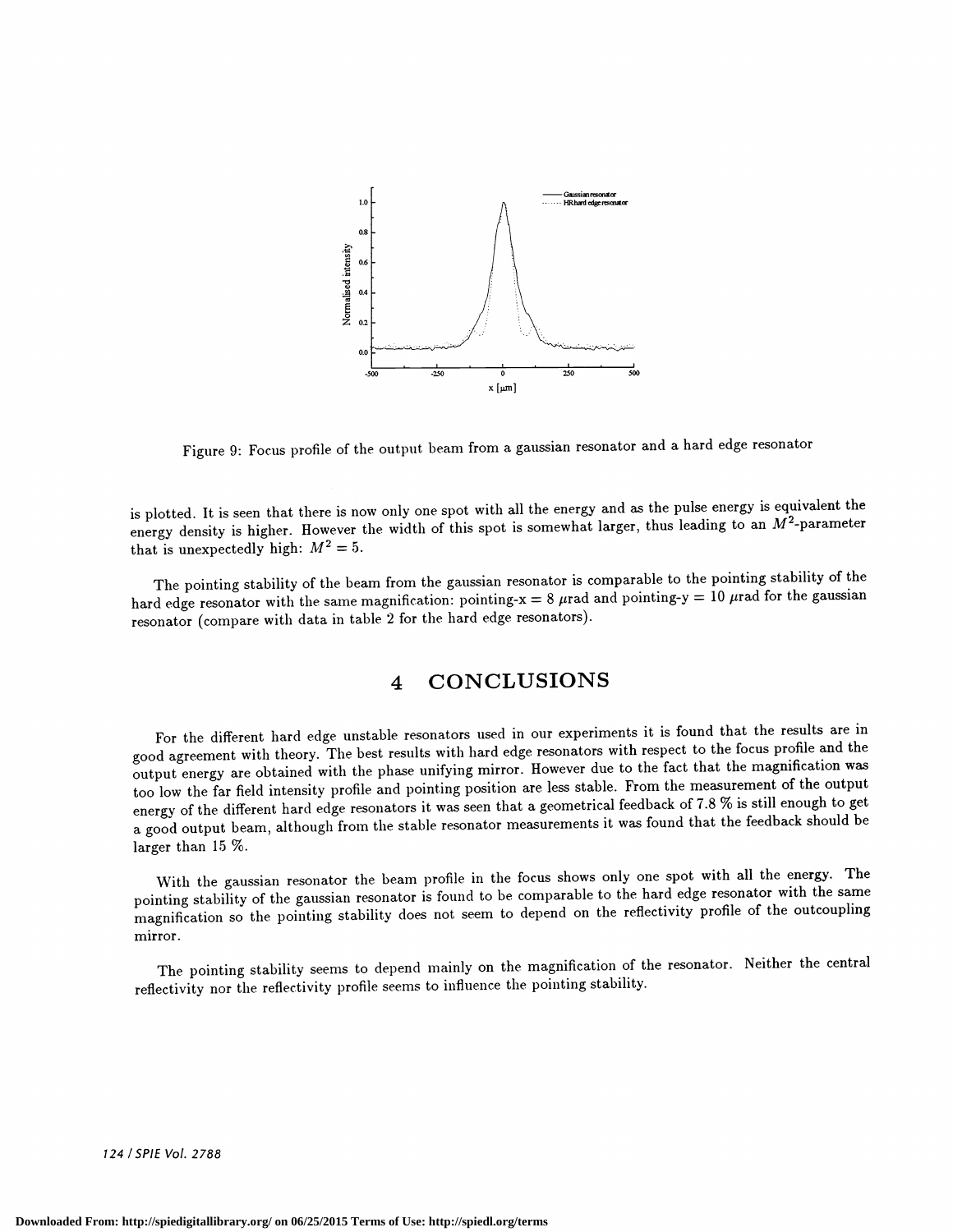### 5 ACKNOWLEDGEMENTS

The present work has been supported by the Netherlands Technology Foundation (STW). The authors would like to thank J. van Hespen, T. van Drunick and B. Meinders from the Fijnmechanisch Fysisch Werkgebied at Twente University for the enormous effort they took to supply us with the special mirrors.

### 6 REFERENCES

- [1] F.A. van Goor, W.J. Witteman, J.C.M. Timmermans, J. van Spijker and J. Couperus. High-Average power XeCl laser with x-ray pre-ionization and spiker-sustainer excitation. In High-Power Gas and Solid State Lasers, M. Bohrer, T. Letardi, D. Schuöcker and H. Weber, eds., volume 2206 of Proceedings Enropto Series, p. 30—40. SPIE, 1994.
- [2] J.C.M. Timmermans. Double discharge XeCl-laser. PhD thesis, Twente University, 1995.
- [3] V. Boffa, P. di Lazzaro, G.P. Gallerano, G. Giordano, T. Hermsen, T. Letardi and C.E. Zheng. Self-filtering unstable resonator operation of XeCl excimer laser. IEEE Journal of Quantum Electronics, 23 (8), p. 1241—1244, 1987.
- { 4] A. Luches, V. Nassisi and M.R. Perrone. Experimental characterization of a self-filtering unstable resonator applied to a short pulse XeCl laser. Applied Optics, 28 (11), p. 2047-2051, 1989.
- [5] A. Luches, V. Nassisi, M.R. Perrone and E. Radiotis. High mode volume self filtering unstable resonator applied to a short pulse XeCl laser. Optics Communications, 71 (1,2), p. 97-102, 1989.
- [6] J.W. Chen, A. Luches, V. Nassisi and M.R. Perrone. High brightness single transverse mode operation of a XeCl laser. *Optics Communications*,  $72$   $(3,4)$ , p.  $225-229$ , 1989.
- [7] J.W. Chen, V. Nassisi and M.R. Perrone. High brightness operation of a XeCl laser with negative branch unstable resonators. Optical and Quantum Electronics, 23, p. 35-44, 1991.
- [8] M.R. Perrone and A.A. Filippo. Experimental characterization of high magnification self-filtering unstable resonators for XeC1 lasers. Optics Communications,  $88$  (2,3), p. 115–121, 1992.
- [9] C. Cali, F. Mezzolla, C. Pace, M.R. Perrone and R. Rejfir. Characterization of an unstable gaussianreflectivity resonator in a XeCl laser. Optics Communications, 81 (5), p. 301-305, 1991.
- [10] M.R. Perrone, F. Mezzolla, C.Cali and C. Pace. Super-gaussian reflectivity unstable resonator for excimer lasers. Applied Physics Letters, 59 (10), p. 1153-1155, 1991.
- [11] M.R. Perrone, C. Cali and C. Pace. Performance of a XeCl laser with super-gaussian reflectivity unstable resonators. Optics Communications, 92 (1-3), p. 93-98, 1992.
- [12] M.R. Perrone, A. Piegari and S. Scaglione. On the super-gaussian unstable resonators for high-gain short-pulse laser media. IEEE Journal of Quantum Electronics, 29 (5), p. 1423—1427, 1993.
- [13] M.R. Perrone, A. Piegari and S. Scaglione. On the peak reflectivity of supergaussian mirrors for unstable resonators applied to a XeCl laser. Optics Communications, 101 (3,4), p. 213-218, 1993.
- [14] M.R. Perrone. Super-Gaussian unstable resonator characterization for high-gain short-pulse excimer lasers. Pure Applied Optics, 3, p. 523—531, 1994.
- [15] M.R. Perrone, C. Palma, V. Bagini, A. Piegari, D. Flori and S. Scaglione. Theoretical and experimental determination of single round trip beam parameters in a XeCl laser. Journal of the Optical Society of America A, 12 (5), p. 991—998, 1995.